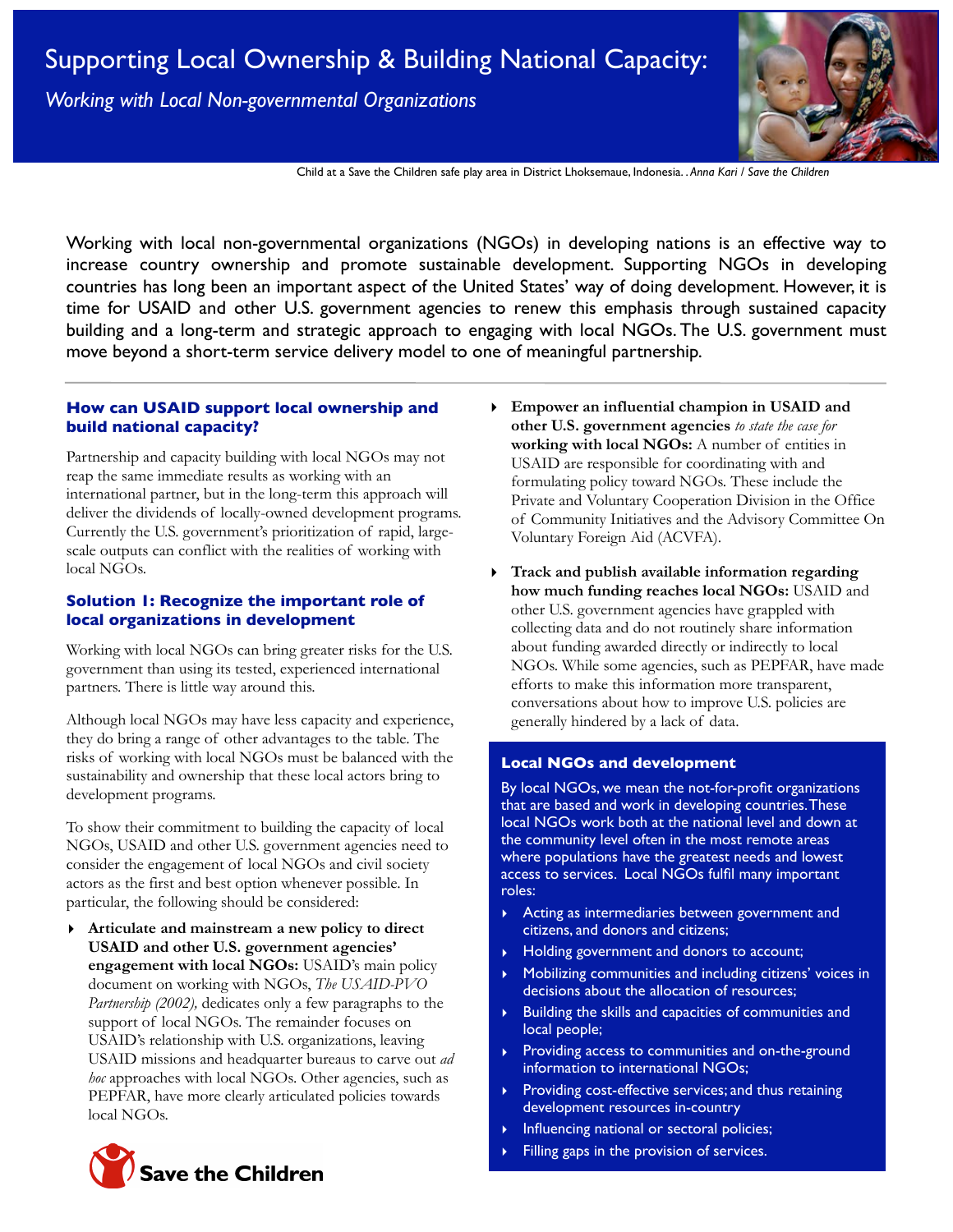# **Solution 2: Increase support for long-term capacity building**

Capacity building takes time, expertise and resources – commodities that are in short supply in an era of quick results and an understaffed USAID.

To balance these competing dynamics, the U.S. government should address the following:

- **‣ Understand that the comparative advantage of local NGOs lies in more than service delivery:** Country knowledge, relationships with local communities, the ability to act as intermediaries between government and citizens, and value for money are key strengths of local NGOs. Yet the service delivery model pursued by the U.S. government as part of its drive for speedy and welldocumented results undervalues these attributes. It pushes local NGOs to implement certain tasks but pays minimal attention to the use or transfer of broader long-term skills.
- **‣ Meaningfully re-engage local actors in project design and implementation:** Progress is made through the application of new and better ideas. However, a side effect of the drive for results and stringent quality control is the loss of creativity and an aversion to trying new (but potentially risky) approaches. Instead of tapping local NGOs and other partners for ideas and experience, grants and contracts are increasingly designed and managed in Washington, responding less to on-the-ground realities and under-utilizing local knowledge.
- **‣ Rebuild USAID staff capacity to engage with local NGOs:** One of the motivations for using large contracting mechanisms has been the erosion of USAID's staff numbers and a concomitant reduction in ability to manage more numerous, smaller grants and contracts. Between 1975 and 2007, the number of employees at USAID fell from 4,300 to 2,417.<sup>1</sup> Concurrently, the budget USAID was responsible for managing increased from \$6.5 billion in 1992 to \$13 billion in 2007.**<sup>2</sup>**

### **Why building the capacity of local NGOs is a sound investment**

Much of the cost of creating ownership of development programs is the time it takes to bring the skill-base of inexperienced organizations up to standard. Building the capacities of local NGOs is not a quick process. It is, however, important as a means in itself and also as a sound investment for the U.S. government, creating effective partners and furthering U.S. development goals.



As the indicative diagram above illustrates, as local organizations are assisted to improve their technical skills, strengthen their financial and project management systems, and broaden their funding base, lower levels of U.S. funding can yield increasingly high returns.

**‣ Place civil society engagement officers in USAID missions:** Large USAID missions and regional offices should have someone responsible for coordinating partnerships with local and international NGOs on the ground. Regional offices should be staffed to act as a resource to smaller country missions. More generally, USAID and other U.S. government agencies should encourage staff learning around capacity building and partnership models with local civil society.



Boy crosses bridge in Ethiopia *Frederic Courbet / Panos*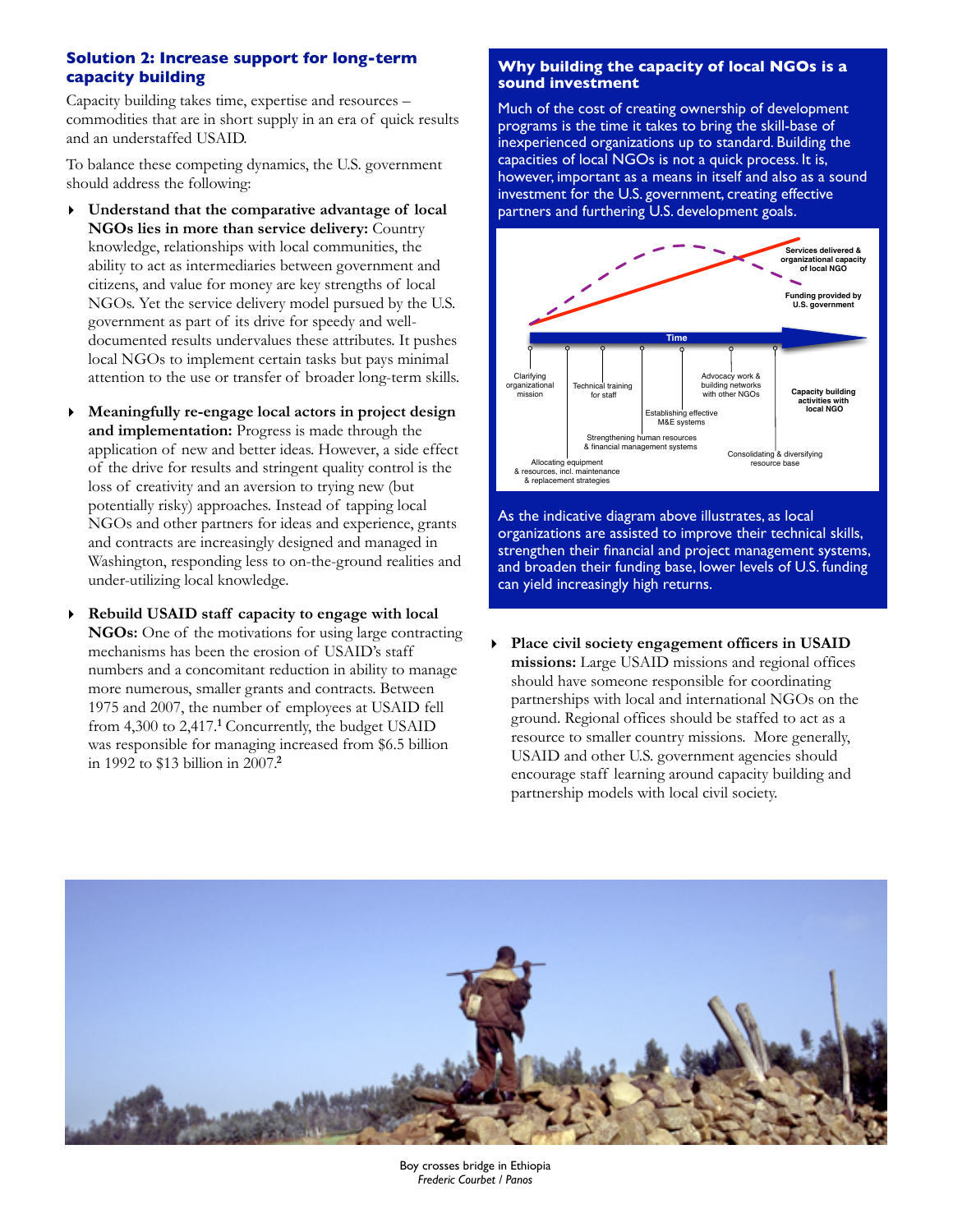### **Solution 3: Level the playing field to make it easier for local NGOs to work with the U.S. government**

There are a number of barriers for local NGOs receiving funding from U.S. government agencies. In most countries, it is highly unusual for a local NGO to successfully win or even to apply as lead on a U.S. government contract, grant or cooperative agreement. At best, local NGOs mostly act as a subgrantees to international organizations. Reforms that could level the playing field include:

- **‣ Smaller, more competitive acquisition and assistance instruments:** The U.S. government has increasingly pursued a funding strategy that channels large volumes of resources through indefinite quantity contracts (IQCs) to a narrow group of international NGOs and companies. In fact, the share of USAID contracts awarded to the top five contractors rose from 33 percent (\$57.3 million) in FY1996 to 52 percent (\$1.4 billion) in FY2005.**<sup>3</sup>** Using these large and complex contracting arrangements puts a significant share of the U.S. government's development budget out of the reach of local NGOs, which do not have the capacities to manage large programs. Smaller grants and contracts would open up the market to more organizations and also reduce fiscal risk.
- ‣ **Simplify the application process for U.S. government grants and contracts:** Save the Children estimates that an average U.S. government grant or cooperative agreement application takes two full-time staff up to 30 days to complete, with other program and finance staff contributing further time. Proposals often run to more than 60 pages and require minute detail on all aspects of the organization and proposed project. These requirements are the same whether for a grant of \$250,000 or \$25 million. To remedy this, a simplified application process for projects beneath \$100,000 per year could be introduced as standard; or, increase use of the two-stage process sometimes practiced by USAID and other agencies involving submission of a short concept note followed by a full proposal.
- **‣ Make application guidelines more 'user friendly':** U.S. government agencies' standard rules and regulations on allowable costs, financial systems, procurement permissions and terrorism certifications, among many

"Ten years ago we had much more direct contact with USAID. The vision is now different. Now there is more substitution rather than support... Now it's more likely for USAID to install an American structure with contractors, rather than reinforce Haitian organizations. Before it helped a lot of organizations and promoted self-reliance but the tendency has changed to being more directive."

*– A Haitian civil society organization*

others, run to hundreds of pages of dense legal documentation and are written in a way that can leave even the most experienced project managers confused.

- **‣ Strongly discourage mechanisms that require prefinancing:** By working through contracting mechanisms that require organizations to front project expenses prior to reimbursement, USAID and other agencies restrict their partners to those organizations with large financial reserves. Pre-financing is typically out of the question for local NGOs. Instead, USAID should consider advancing funds to organizations with limited financial resources – even small amounts, such as \$5,000, could increase the engagement of local organizations.
- ‣ **Lift restrictions on the ability of U.S. government agencies to award subgrants:** Some U.S. government agencies with international programs, such as the Department of Labor's Child Labor Education Initiative, currently do not have specific authorities under their Congressional appropriations to allow subgrants. This acts as a significant block to funds directly reaching local NGOs, concentrates money in the hands of international organizations, and prevents them from forming partnerships with local organizations.

# **Institutionalizing a role for civil society in accountability**

The Millennium Challenge Corporation (MCC) sees local and civil society as domestic actors for ownership and accountability. It does not think of NGOs primarily as service providers; rather it insitutionalizes an advocacy and accountability role. The MCC's model includes:

- Engaging local civil society in Compact consultation, making use of national knowledge and establishing early ownership of programs.
- **Including representatives of civil society in the country**based MCC Board of Directors.
- ‣ Establishing stakeholders' committees to oversee the implementation of MCC projects, composed of civic and private sector actors, as well as government officials.
- Promoting informal mechanisms for civil society engagement such as making information about the MCC's activities freely available and easily accessible.